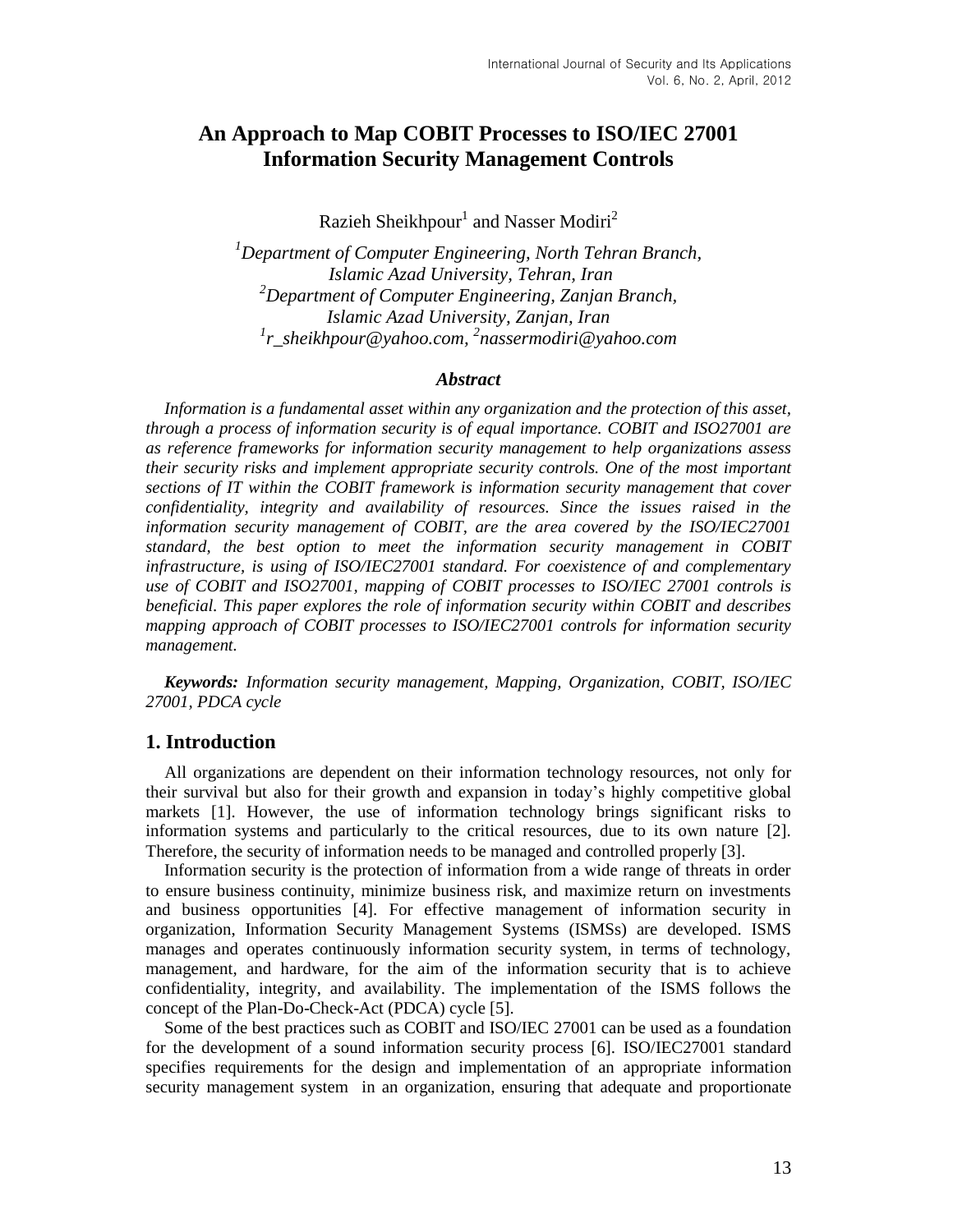controls are selected to protect information assets and to give confidence to interested parties [4].

COBIT is an IT governance framework and supporting toolset that allows managers to bridge the gap between control requirements, technical issues and business risks [7]. The main focus of COBIT is the development of clear policies and good practices for security and control in IT for worldwide endorsement by commercial, governmental and professional organizations [8]. Since the issues raised in the information security management of COBIT like confidentiality, integrity and availability, are the area covered by the ISO/IEC 27001 standard, The best option to meet the information security management in COBIT infrastructure, is using of ISO/IEC 27001 standard.

In this paper, we describe a mapping between COBIT processes to ISO/IEC 27001 controls to investigate the coexistence of and complementary use of COBIT and ISO/IEC 27001 for information security management. The mapping describes relationship between subjects and control parameters of both standards.

Rest of the paper is organized as follows: Section 2 presents an overview of COBIT framework. Section 3 describes ISO/IEC 27001 standard. In Section 4, we describe a mapping of COBIT processes with ISO/IEC 27001 controls for information security management. Finally, In section 5, conclusion of the paper is presented.

## **2. COBIT Framework**

The Control Objectives for Information and related Technology (COBIT) is a set of best practices for information technology governance created by the Information Systems Audit and Control Association (ISACA), and the IT Governance Institute (ITGI) [7, 9].

COBIT provides managers, auditors, and IT users with a set of generally accepted measures, indicators, processes and best practices to assist them in maximizing the benefits derived through the use of information technology and developing appropriate IT governance and control in a company. The COBIT mission is to research, develop, publicize and promote an authoritative, up-to date, international set of generally accepted information technology control objectives for day-to-day use by business managers and auditors. Managers, auditors, and users benefit from the development of COBIT because it helps them understand their IT systems and decide the level of security and control that is necessary to protect their companies' assets through the development of an IT governance model [7, 9].

COBIT can be widely applied to various purposes. COBIT covers security in addition to all the other risks that can occur with the use of IT.

## **2.1. Description of the Guidance and Content of the COBIT**

Enterprise governance (the system by which organizations are governed and controlled) and IT governance (the system by which the organization's IT is governed and controlled) are, from a COBIT point of view, highly related. Enterprise governance is inadequate without IT governance and vice versa. IT can extend and influence the performance of the organization, but it has to be subject to adequate governance. On the other hand, business processes require information from the IT processes, and this interrelationship has to be governed as well [10].

In this subject matter, PDCA cycle becomes evident. The concept of the PDCA cycle is usually used in structured problem-solving and continuous improvement processes. Both the information need (enterprise governance) and the information offer (IT governance) have to be planned with measurable and constructive indicators (plan). The information and, possibly, information systems have to be implemented, delivered and used (do). The outcome of the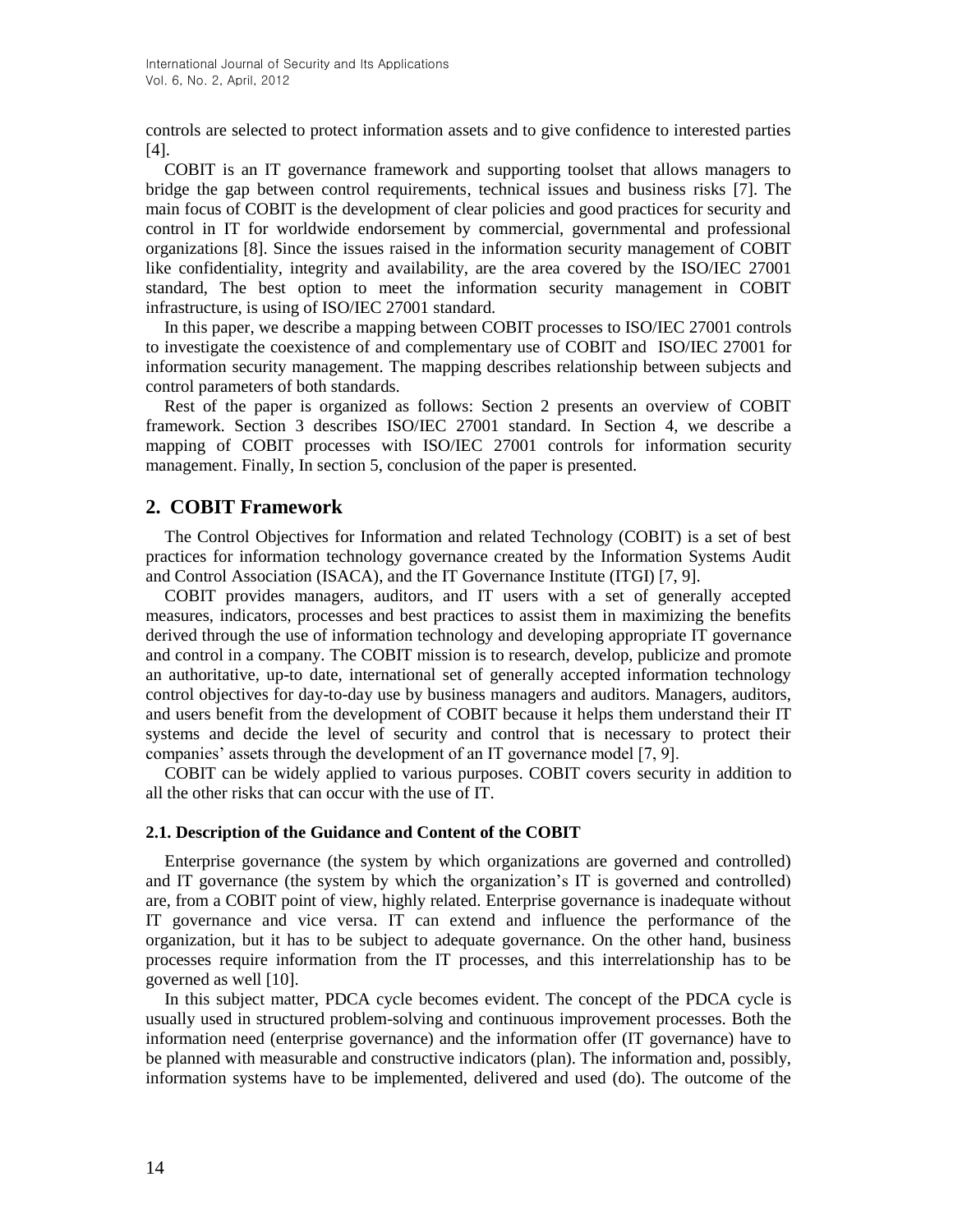information delivered and used is measured against the indicators defined in the planning phase (check). Deviation is investigated and corrective action is taken (act).

Considering these interdependencies, it is apparent that the IT processes are not an end in themselves. They are a means to an end that is highly integrated with the management of business processes. The following definition is from ITGI:

IT governance is the responsibility of the board of directors and executive management. It is an integral part of enterprise governance and consists of the leadership and organizational structures and processes that ensure that the organization"s IT sustains and extends the organization"s strategies and objectives [10].

## **2.2. Characteristics of the COBIT Framework**

COBIT framework was created with the following main characteristics of being [7]:

**2.2.1. Business-focused:** Business orientation is the main theme of COBIT. It is designed not only to be employed by IT service providers, users and auditors, but also, and more importantly, to provide comprehensive guidance for management and business process owners. The COBIT framework is based on the principle to provide the information that the enterprise requires to achieve its objectives, the enterprise needs to invest in and to manage and control IT resources using a structured set of processes to provide the services that deliver the required enterprise information. Managing and controlling information are at the heart of the COBIT framework and help ensure alignment to business requirements.

### **Information Criteria**

Information delivered to the core business processes has to fulfill certain criteria, which are summarily characterized as follows:

## • **Quality Requirements:**

– **Effectiveness**: Deals with information being relevant and pertinent to the business process as well as being delivered in a timely, correct, consistent and usable manner.

– **Efficiency**: Concerns the provision of information through the optimal (most productive and economical) use of resources.

#### • **Security Requirements:**

– **Confidentiality**: Concerns the protection of sensitive information from unauthorized disclosure.

– **Integrity**: Relates to the accuracy and completeness of information, as well as to its validity in accordance with business values and expectations.

– **Availability**: Relates to information being available when required by the business process now and in the future. It also concerns the safeguarding of necessary resources and associated capabilities.

## • **Fiduciary Requirements:**

– **Compliance**: Deals with complying with those laws, regulations and contractual arrangements to which the business process is subject, i.e., externally imposed business criteria, as well as internal policies.

– **Reliability**: Relates to the provision of appropriate information for management to operate the entity and exercise its fiduciary and governance responsibilities.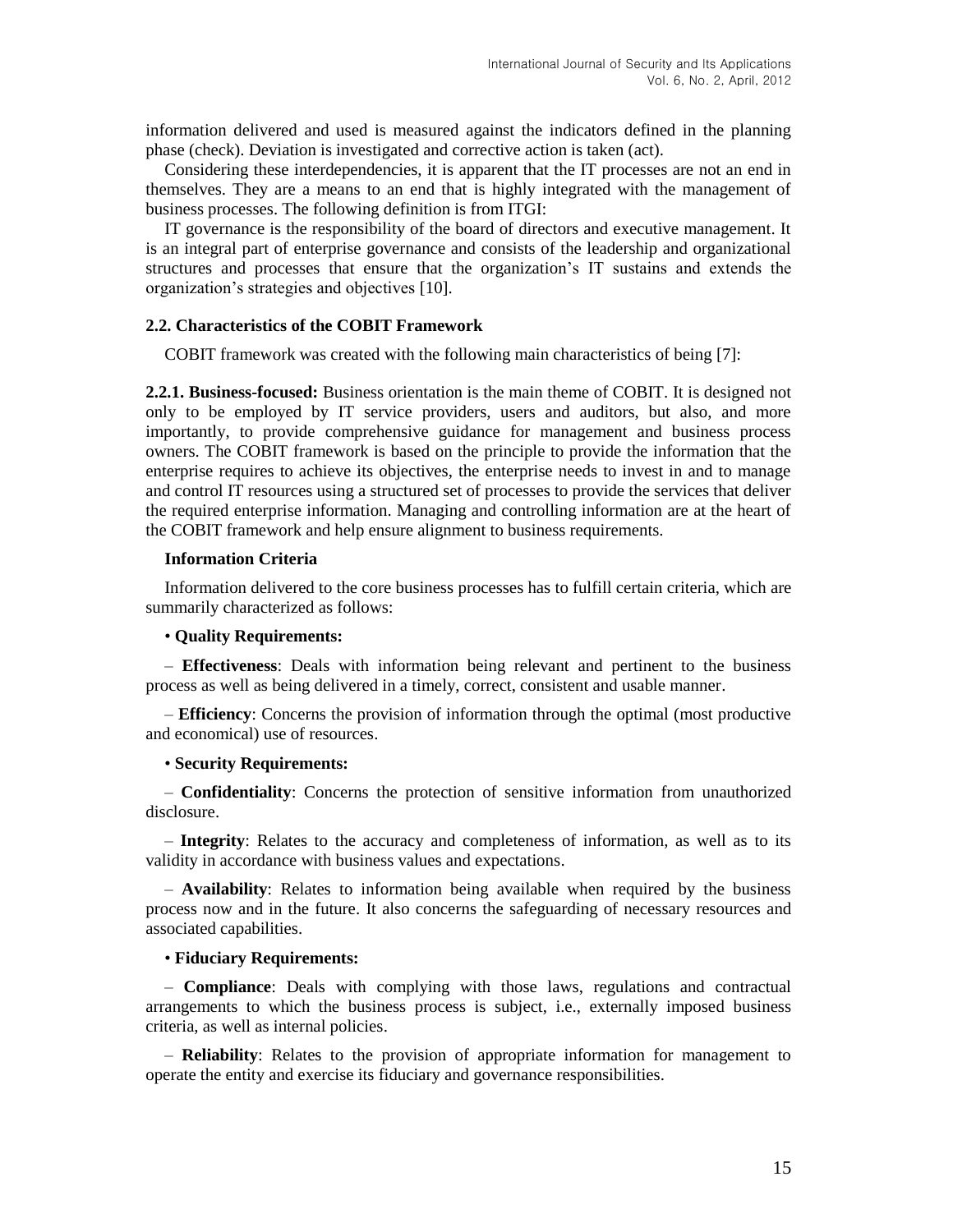**2.2.2. Process-Oriented:** COBIT divides information technology governance into 34 processes grouped into four domains, and provides a high level control objective for each of these 34 processes. These domains are:

- Plan and Organize
- Acquire and Implement
- Deliver and Support
- Monitor and Evaluate

The domains map to IT"s traditional responsibility areas of plan, build, run and monitor. The COBIT framework provides a reference process model and common language for everyone in an enterprise to view and manage IT activities. Incorporating an operational model and a common language for all parts of the business involved in IT is one of the most important and initial steps toward good governance. It also provides a framework for measuring and monitoring IT performance, communicating with service providers and integrating best management practices. A process model encourages process ownership, enabling responsibilities and accountability to be defined.

**2.2.3. Controls-based:** COBIT defines control objectives for all 34 processes, as well as overarching process and application controls. Control is defined as the policies, procedures, practices and organizational structures designed to provide reasonable assurance that business objectives will be achieved and undesired events will be prevented or detected and corrected.

**2.2.4. Measurement-driven:** A basic need for every enterprise is to understand the status of its own IT systems and to decide what level of management and control the enterprise should provide. To decide on the right level, management should ask itself: How far should we go and is the cost justified by the benefit? Enterprises need to measure where they are and where improvement is required, and implement a management tool kit to monitor this improvement.

These COBIT characteristics emphasise the basic principle of the COBIT framework which is that IT resources are managed by IT processes to achieve IT goals that respond to business requirements.

## **2.3. COBIT Framework Model**

The purpose of COBIT framework is to provide the management with an IT governance model that helps them control and manage the information and related technology. The Framework explains how IT processes deliver the information that the business needs to achieve its objectives. This delivery is controlled through 34 high-level control objectives, one for each IT process, contained in the four domains. The Framework identifies which of the seven information criteria (effectiveness, efficiency, confidentiality, integrity, availability, compliance and reliability), as well as which of the IT resources (people, applications, technology, facilities and data) are important for the IT processes to fully support the business objectives [11].

IT Governance Institute has identified four domains as the building blocks of the COBIT framework, as illustrated in Figure 1: [11]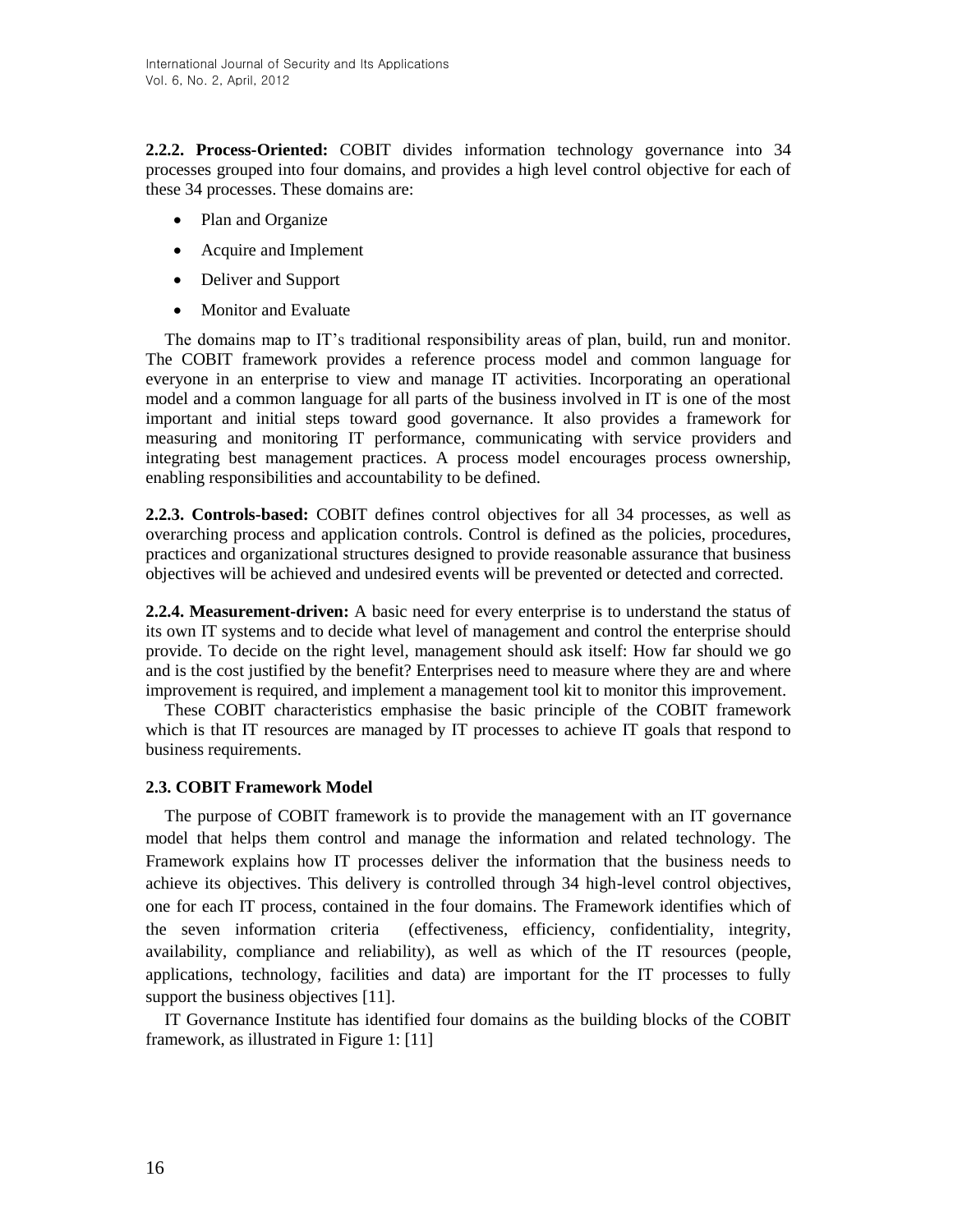International Journal of Security and Its Applications Vol. 6, No. 2, April, 2012





This structure is based on PDCA cycle.

#### **2.4. COBIT as a Foundation for Information Security Management**

Effective information security requires a comprehensive, integrated set of security, management and governance processes to plan, organize and counter the organization"s information security risks. COBIT provides an integrated governance, management and process framework to implement and execute information security.

COBIT describes sound processes, practices, and control objectives for managing and operating IT systems, including their security state. Organizations using the framework report an increased ability to deliver high quality service to their customers, which includes being able to measure and satisfy confidentiality, availability, and integrity requirements.

COBIT supports security needs to be addressed as a part of every business function. While only one COBIT process (DS5) is specifically devoted to security, control objectives that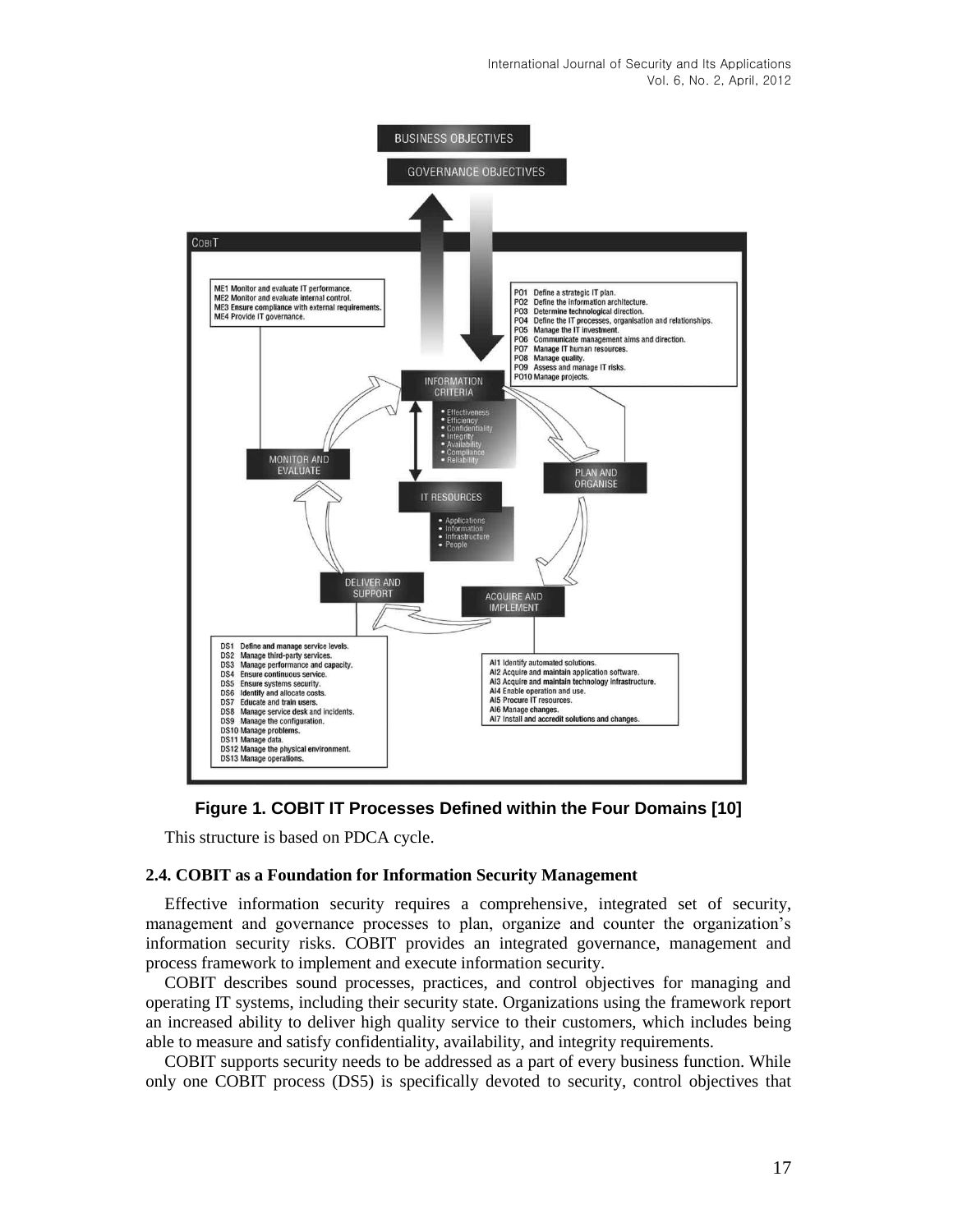address security are scattered throughout the various processes in each domain. The COBIT security baseline document [12] highlights the high-level COBIT control objectives related to information security within the four domains in the COBIT framework.

The DS5 Delivery and Support, Ensure systems security process, looks as though it contains the requirements of ISO/IEC 27001. It maps to some of the controls and management system requirement of ISO/IEC 27001. DS5 includes 21 control objectives:

- **DS5.1** Manage Security Measures
- **DS5.2** Identification, Authentication and Access
- **DS5.3** Security of Online Access to Data
- **DS5.4** User Account Management :
- **DS5.5** Management Review of User Accounts
- **DS5.6** User Control of User Accounts
- **DS5.7** Security Surveillance
- **DS5.8** Data Classification
- **DS5.9** Central identification and Access Rights Management
- **DS5.10** Violation and Security Activity
- **DS5.11** Incident Handling
- **DS5.12** Re-accreditation
- **DS5.13** Counterparty Trust
- **DS5.14** Transaction Authorization
- **DS5.15** Non-repudiation
- **DS5.16** Trusted Path
- **DS5.17** Protection of Security Functions
- **DS5.18** Cryptographic Key Management
- **DS5.19** Malicious Software Preventions, Detection and Correction
- **DS5.20** Firewall Architectures and Connections With Public Networks
- **DS5.21** Protection of Electronic Value

# **3- ISO/IEC 27001 Standard**

ISO/IEC 27001 has its origins from a code of good practice published by the UK department of Trade and Industry in 1989, which slowly evolved into BS7799 [13]. ISO/IEC 27001 specifies the requirements for establishing, implementing, operating, monitoring, reviewing, maintaining and improving a documented Information Security Management System (ISMS) within the context of the organization's overall business risks. ISO/IEC 27001 specifies requirements for the implementation of security controls customized to the needs of individual organizations or parts thereof. The ISMS is designed to ensure the selection of adequate and proportionate security controls that protect information assets and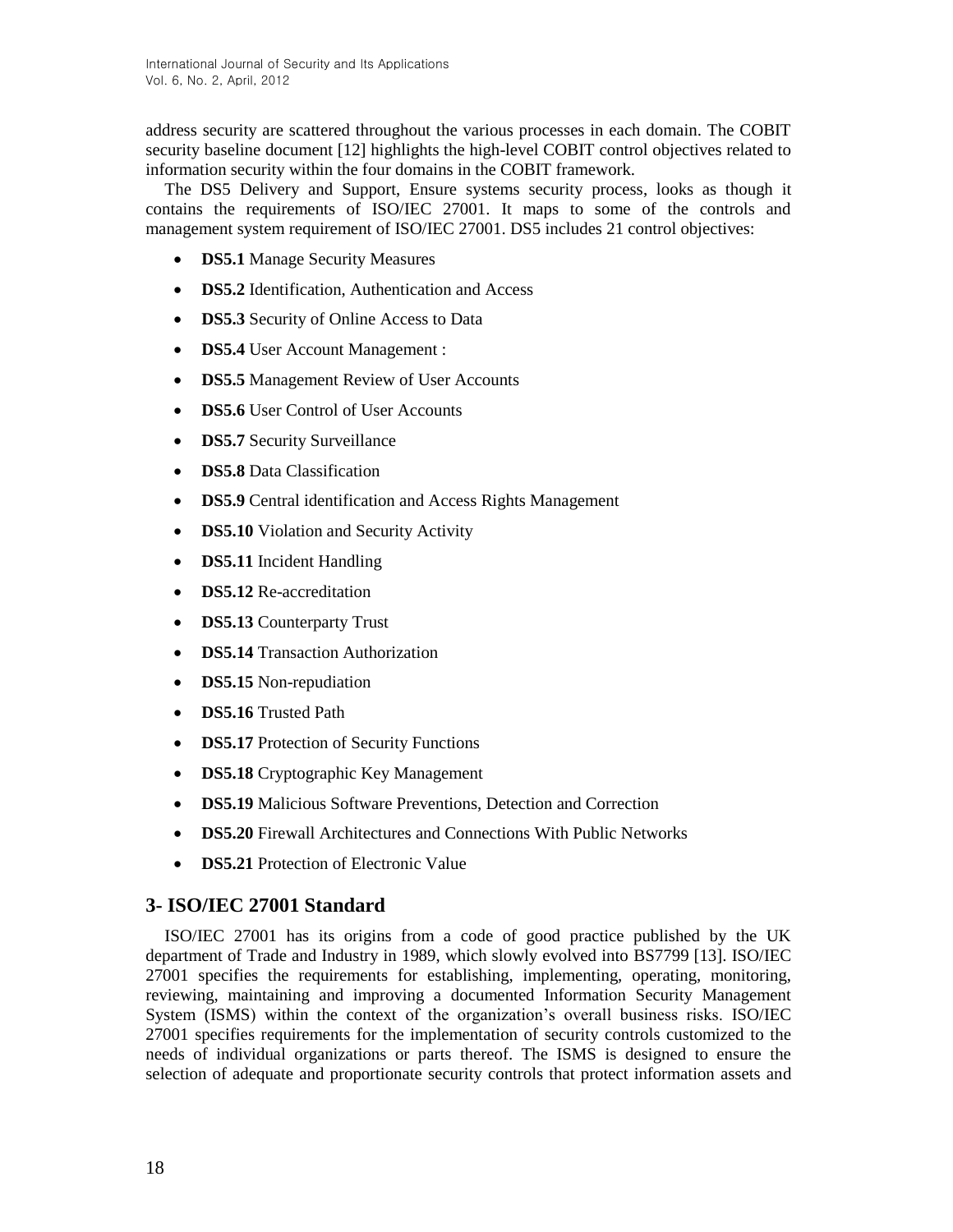give confidence to interested parties. The proposed requirements are structured in a classification of 11 clauses that include 39 objectives aimed by 133 controls [4,14,15].

ISO/IEC 27001 sets out how a company should address the requirements of **confidentiality**, **integrity** and **availability** of its information assets and incorporate this into an Information Security Management System (ISMS) [3, 5]. This standard is used throughout the world by organizations, both commercial and government, as the basis for the management of the organization"s policy and implementation of information security. It is being used by small, medium and large organizations across a diverse range of business sectors. In fact the standard is designed to be flexible enough to be used by all types of organization. The standard has become the de facto "common-language" for information security management [14,15].

The standard introduces a cyclic model known as the "Plan-Do-Check-Act" (PDCA) model that aims to establish, implement, monitor and improve the effectiveness of an organization"s ISMS. The PDCA cycle has these four phases: [4,6, 7]

The PDCA cycle has these four phases:

a) "Plan" phase – establishing the ISMS: Establish ISMS policy, objectives, processes and procedures relevant to managing risk and improving information security to deliver results in accordance with an organization"s overall policies and objectives.

b) "Do" phase – implementing and operating the ISMS: Implement and operate the ISMS policy, controls, processes and procedures.

c) "Check" phase – monitoring and reviewing the ISMS: Assess and, where applicable, measure process performance against ISMS policy, objectives and practical experience and report the results to management for review.

d) "Act" phase – maintaining and improving the ISMS: Take corrective and preventive actions, based on the results of the internal ISMS audit and management review or other relevant information, to achieve continual improvement of the ISMS [4].

Figure 2 shows PDCA model applied to ISMS processes.



## **Figure 2. PDCA Model Applied to ISMS Processes [4]**

One of the standards that support the implementation of ISO/IEC 27001 is the code of practice ISO/IEC 27002. This code of practice provides implementation guidance for the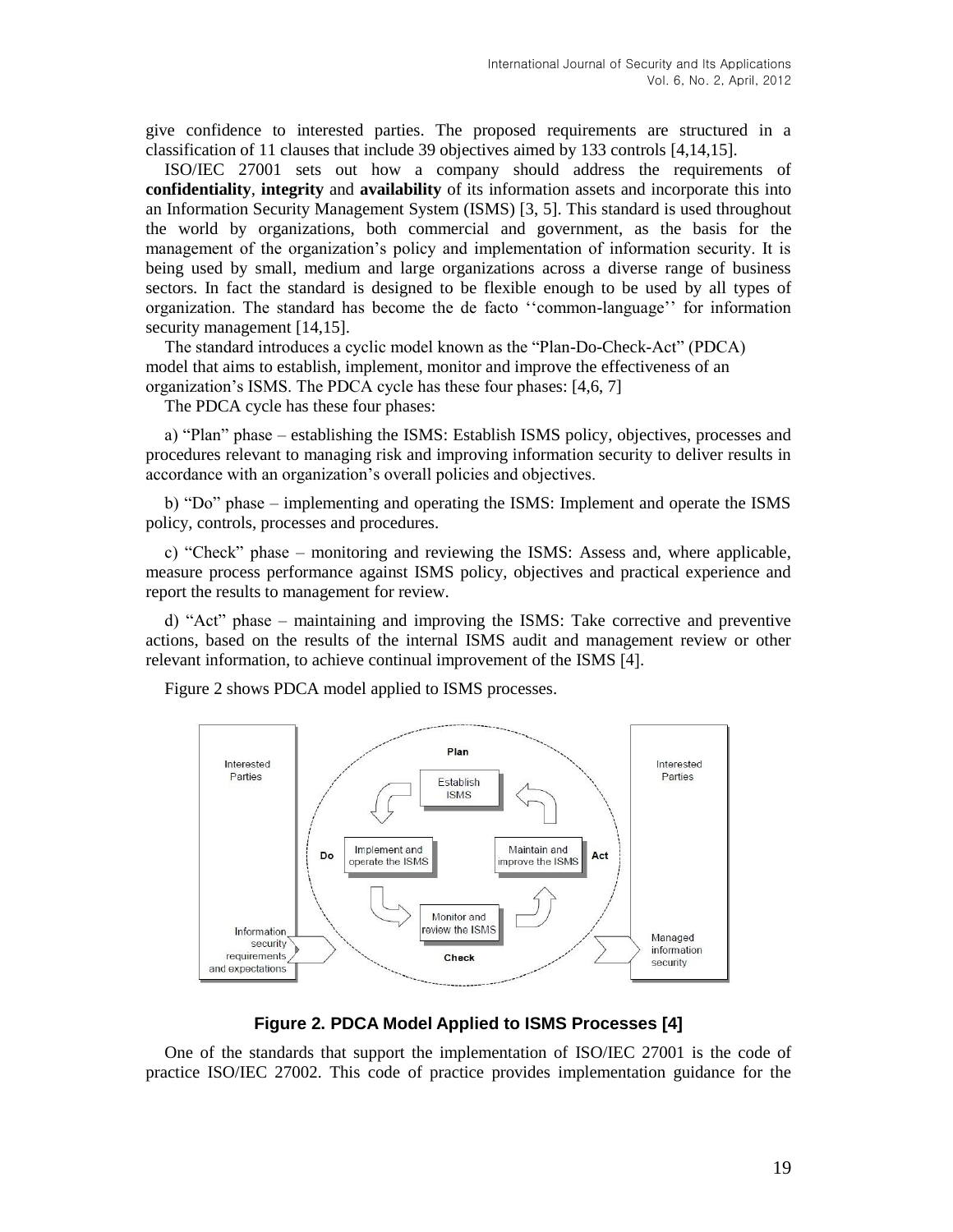information security controls defined in ISO/IEC 27001 (Annex A) [15]. The control areas covered by both these standards are : [4,10]

**Security Policy:** Management commitment and support for information security policy is addressed in this domain.

**Organizational information security:** The coordination and management of the overall organizational information security efforts is detailed in this domain. Also, information security responsibility is defined in this domain.

**Asset management:** All critical and/or sensitive assets are defined in this domain.

**Human resources security:** This domain addresses user awareness and training. User awareness and training can reduce the risk of theft, fraud, and error.

**Physical and Environmental Security:** This domain restricts access to facilities to authorized personnel. Additionally, this domain addresses limiting the amount of damage caused to the physical plant and the organizations information.

**Communications and Operations Management:** This domain addresses the risk of failure and the resulting consequences. This is achieved by ensuring the proper and secure use of information processing facilities.

**Access Control:** This domain ensures the access to respective systems and information is restricted to authorized personnel. The detection of unauthorized activities is also addressed in this domain.

**Information security incident management:** Security events and weaknesses should be reported. This domain addresses definition of the responsibilities and procedures for managing security incidents and improvement, and collects evidence for security incidents.

**Information systems acquisition, development and maintenance:** This domain addresses the loss and misuse of information in applications used in the enterprise.

**Business Continuity Management:** This domain addresses the ability of the organization to rapidly respond to any interruption of business critical systems. The interruption of these systems may be caused by hardware failures, incidents, and natural disasters.

**Compliance:** This domain addresses legal compliance by the business. Additionally, this domain ensures that the objectives established by top level management are being followed and met.

These areas of controls provide a comprehensive coverage of organizational requirements for managing risk across the business involving people, information, processes, services, IT and physical assets.

There are 39 control objectives according to the 11 security controls of ISO/IEC 27001, which are listed in Table 1. These control objectives encompass the functional requirements' specification for an organization"s information security management architecture [4].

| Controls                                             | <b>Control Objectives</b>                             |
|------------------------------------------------------|-------------------------------------------------------|
| A.5 Security policy                                  | A.5.1 Information security policy                     |
| A.6<br><b>Organizational</b><br>information security | A.6.1 Internal organization<br>A.6.2 External parties |

**Table 1. ISO/IEC 27001 (Annex A) Control Objectives**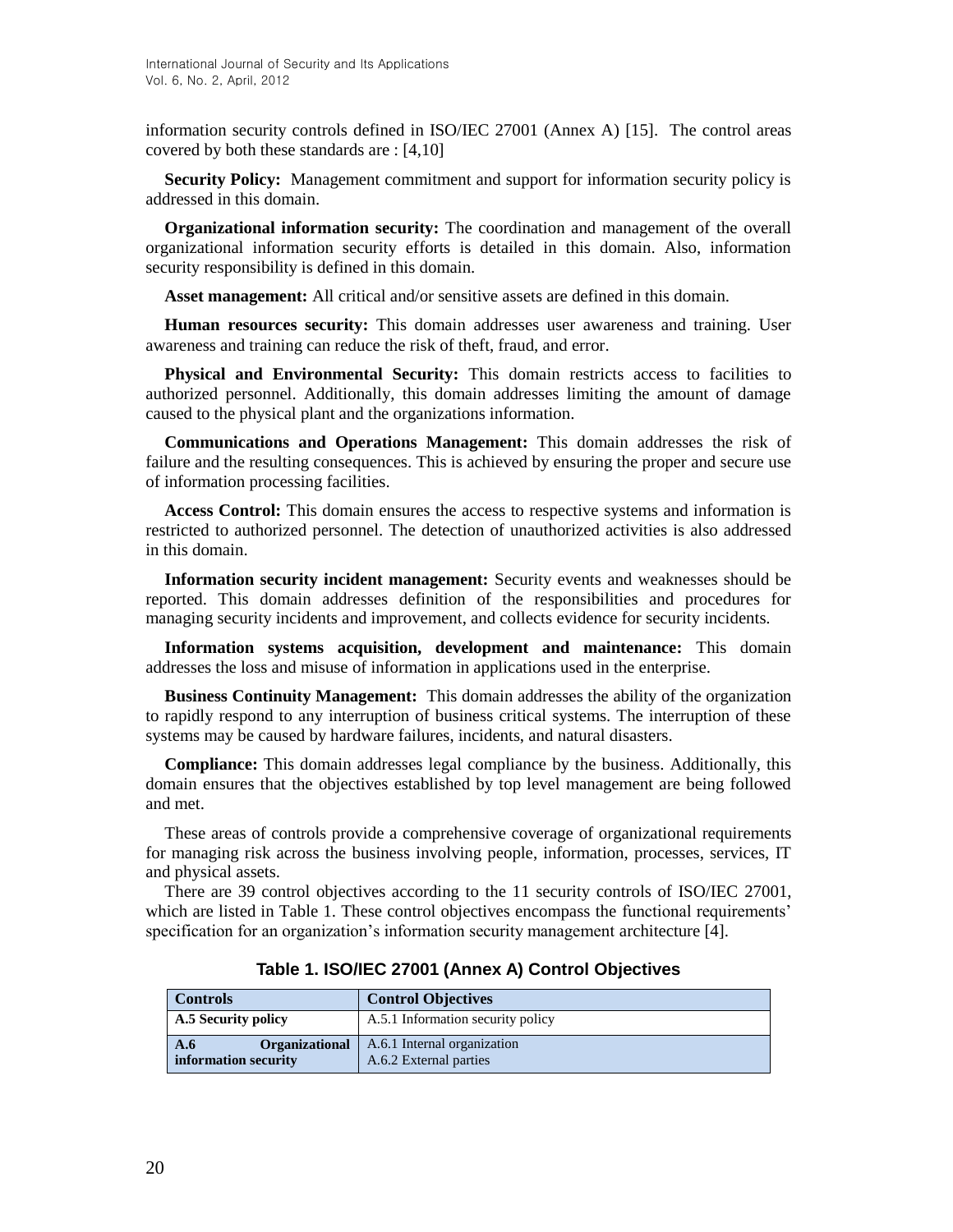| <b>A.7 Asset Management</b>           | A.7.1 Responsibility for assets                                              |  |
|---------------------------------------|------------------------------------------------------------------------------|--|
|                                       | A.7.2 Information classification                                             |  |
| A.8<br>Human<br>resources             | A.8.1 Prior to employment                                                    |  |
| security                              | A.8.2 During employment                                                      |  |
|                                       | A.8.3 Termination or change of employment                                    |  |
| Physical<br>A.9<br>and                | A.9.1 Secure areas                                                           |  |
| environmental security                | A.9.2 Equipment security                                                     |  |
| A.10 Communications<br>and            | A.10.1 Operational procedures and responsibilities                           |  |
| operations management                 | A.10.2 Third party service delivery management                               |  |
|                                       | A.10.3 System planning and acceptance                                        |  |
|                                       | A.10.4 Protection against malicious and mobile code                          |  |
|                                       | A.10.5 Back-up                                                               |  |
|                                       | A.10.6 Network security management                                           |  |
|                                       | A.10.7 Medical handling                                                      |  |
|                                       | A.10.8 Exchange of information                                               |  |
|                                       | A.10.9 Electronic commerce services                                          |  |
|                                       | A.10.10 Monitoring                                                           |  |
| A.11 Access control                   | A.11.1 Business requirement for access control                               |  |
|                                       | A.11.2 User access management                                                |  |
|                                       | A.11.3 User responsibilities                                                 |  |
|                                       | A.11.4 Network access control<br>A.11.5 Operating system access control      |  |
|                                       | A.11.6 Application and information access control                            |  |
|                                       | A.11.7 Mobile computing and teleworking                                      |  |
| A.12 Information systems              | A.12.1 Security requirements of information systems                          |  |
| acquisition, development and          | A.12.2 Correct processing and application                                    |  |
| maintenance                           | A.12.3 Cryptographic controls                                                |  |
|                                       | A.12.4 Security of system files                                              |  |
|                                       | A.12.5 Security in development and support processes                         |  |
|                                       | A.12.6 Technical vulnerability management                                    |  |
| A.13 Information<br>security          | A.13.1 Reporting information security events and weaknesses                  |  |
| incident management                   | A.13.2 Management of information security incidents<br>and                   |  |
|                                       | improvement                                                                  |  |
| A.14<br><b>Business</b><br>continuity | A.14.1<br>Information<br>of<br>security<br>business<br>continuity<br>aspects |  |
| management                            | management                                                                   |  |
| <b>A.15 Compliance</b>                | A.15.1 Compliance with legal requirements                                    |  |
|                                       | A.15.2 Compliance with security policies and standards and technical         |  |
|                                       | compliance                                                                   |  |
|                                       | A.15.3 Information system audit considerations                               |  |

# **4. Mapping of COBIT Processes to ISO/IEC27001 Controls**

The basic difference between COBIT and ISO27001 is that ISO 27001 is only focused on information security, whereas COBIT is focused on more general information technology controls. Thus, COBIT has a broader coverage of general information technology topics, but does not have as many detailed information security requirements as ISO 27001. If an organization addresses all of the security controls within ISO 27001, then they will be covering a large part of COBIT in the process - especially the section DS5 Ensure Systems Security. However, COBIT covers a much larger set of issues related to information technology governance, and is typically used as part of an overall corporate governance framework.

One of the most important sections of information technology within the COBIT framework, is information security management that cover confidentiality, integrity and availability of resources. Since the issues raised, are the area covered by the standard ISO/IEC 27001 standard, and the standard has also considered a PDCA cycle as infrastructure, the best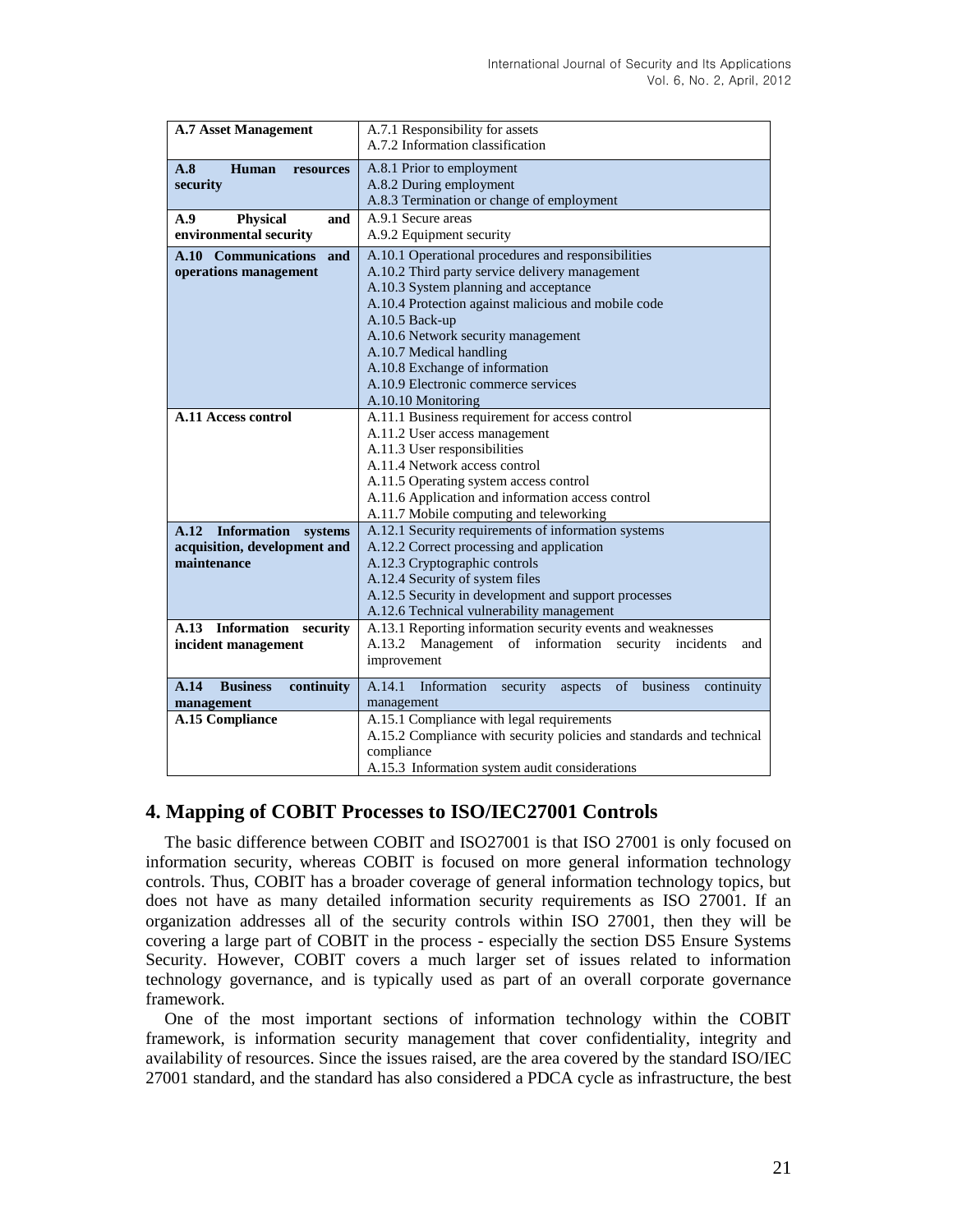option to meet the information security management in COBIT infrastructure, is using of ISO/IEC 27001 standard. For coexistence of and complementary use of COBIT and ISO/IEC 27001, a mapping between COBIT and ISO/IEC27001 is beneficial.

The purpose of the mapping is providing an integrated way for complementary use of COBIT and ISO/IEC 27001 for information security management. Mapping of ISO/IEC 27001 into COBIT processes enables the organization to lower the overall cost of maintaining acceptable security levels, effectively manage risks and reduce overall risk levels.

For mapping of these frameworks, every COBIT process is investigated, and the corresponding, ISO 27001 Annex A control objectives are indicated. According to the ISO/IEC 27001:2005 domains and COBIT processes, the relationship between subjects and control parameters of both standards are given in Table 2.

| <b>COBIT Processes</b>                                         | <b>ISO/IEC 27001 Control Objectives</b>                                                                                                                                                                                                                                                                                                                                                                                           |  |
|----------------------------------------------------------------|-----------------------------------------------------------------------------------------------------------------------------------------------------------------------------------------------------------------------------------------------------------------------------------------------------------------------------------------------------------------------------------------------------------------------------------|--|
| <b>Plan and Organize</b>                                       |                                                                                                                                                                                                                                                                                                                                                                                                                                   |  |
| PO1:Define a strategic IT plan                                 | No control objective of ISO/IEC 27001:2005 was<br>mapped to PO1                                                                                                                                                                                                                                                                                                                                                                   |  |
| PO2:Define the information architecture                        | A.7.1 Responsibility for assets<br>A.7.2 Information classification<br>A.10.7 Medical handling<br>A.10.8 Exchange of information                                                                                                                                                                                                                                                                                                  |  |
| PO3:Determine technological direction                          | A.11.1 Business requirement for access control<br>A.5.1 Information security policy<br>A.6.1 Internal organization<br>A.10.3 System planning and acceptance<br>A.10.8 Exchange of information<br>A.11.7 Mobile computing and teleworking<br>A.14.1 Information security aspects of business<br>continuity management                                                                                                              |  |
| PO4:Define the IT processes, organization<br>and relationships | A.6.1 Internal organization<br>A.6.2 External parties<br>A.7.1 Responsibility for assets<br>A.8.1 Prior to employment<br>A.8.2 During employment<br>A.9.1 Secure areas<br>A.9.2 Equipment security<br>A.10.1 Operational procedures and responsibilities<br>A.10.6 Network security management<br>A.15.1 Compliance with legal requirements<br>A.15.2 Compliance with security policies and standards<br>and technical compliance |  |
| PO5: Manage the IT investment                                  | A.5.1 Information security policy<br>A.13.2 Management of information security incidents<br>and improvement                                                                                                                                                                                                                                                                                                                       |  |
| PO6: Communicate management aims and<br>direction.             | A.5.1<br>Information<br>policy<br>security<br>6.1<br>Internal<br>organization<br>A.6.1 Internal organization<br>A.6.2 External parties<br>A.7.1 Responsibility for assets<br>A.8.1 Prior to employment<br>A.8.2 During employment<br>A.8.3 Termination or change of employment<br>A.9.1 Secure areas<br>A.9.2 Equipment security<br>A.10.7 Medical handling                                                                       |  |

| Table 2. Mapping of COBIT 4.0 Processes to ISO/IEC 27001:2005 Control |  |
|-----------------------------------------------------------------------|--|
| <b>Objectives</b>                                                     |  |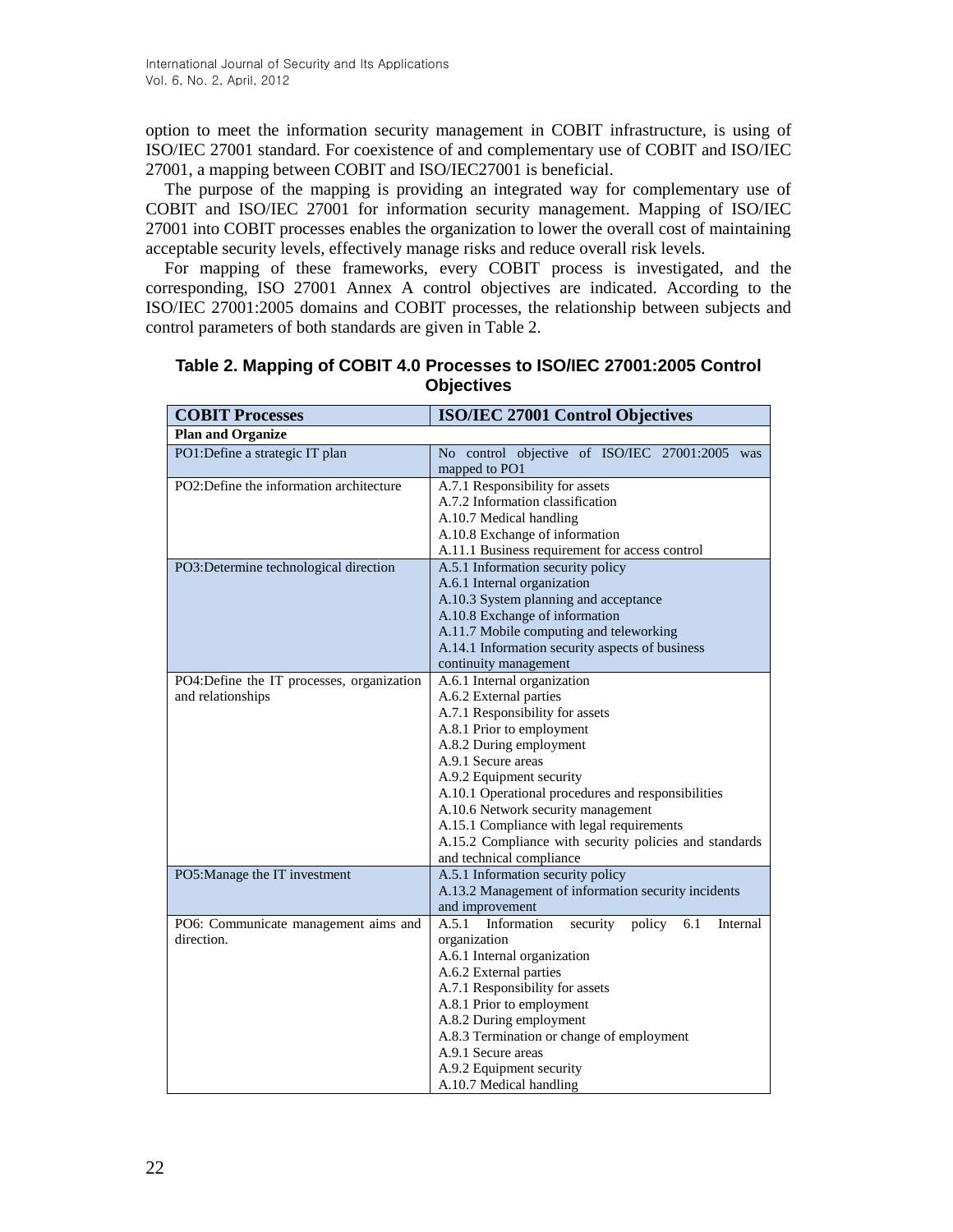|                                                | A.10.8 Exchange of information                                                          |
|------------------------------------------------|-----------------------------------------------------------------------------------------|
|                                                | A.10.9 Electronic commerce services                                                     |
|                                                | A.11.1 Business requirement for access control                                          |
|                                                | A.11.3 User responsibilities                                                            |
|                                                | A.11.7 Mobile computing and teleworking                                                 |
|                                                | A.12.3 Cryptographic controls                                                           |
|                                                | A.13.2 Management of information security incidents                                     |
|                                                | and improvement                                                                         |
|                                                | A.15.1 Compliance with legal requirements                                               |
|                                                | A.15.2 Compliance with security policies and standards                                  |
|                                                | and technical compliance                                                                |
| PO7: Manage IT human resources                 | A.8.1 Prior to employment                                                               |
|                                                | A.8.2 During employment                                                                 |
|                                                | A.8.3 Termination or change of employment                                               |
| PO8: Manage quality                            | A.6.1 Internal organization                                                             |
|                                                | A.6.2 External parties                                                                  |
|                                                | A.12.5 Security in development and support processes                                    |
| PO9: Assess and manage IT risks                | A.5.1 Information security policy                                                       |
|                                                | A.13.1 Reporting information security events<br>and                                     |
|                                                | weaknesses                                                                              |
|                                                | A.14.1 Information security aspects of business                                         |
|                                                | continuity management                                                                   |
| PO10:Manage projects                           | No objective of ISO/IEC 27001:2005 was mapped to this                                   |
|                                                | process                                                                                 |
| <b>Acquire and Implement</b>                   |                                                                                         |
| AI1: Identify automated solutions              | A.6.1 Internal organization                                                             |
|                                                | A.8.2 During employment                                                                 |
|                                                | A.10.1 Operational procedures and responsibilities                                      |
|                                                | A.10.3 System planning and acceptance                                                   |
|                                                | A.11.6 Application and information access control                                       |
|                                                | A.12.1 Security requirements of information systems                                     |
| AI2: Acquire<br>application<br>and<br>maintain | A.6.1 Internal organization                                                             |
| software                                       | A.7.2 Information classification                                                        |
|                                                | A.10.3 System planning and acceptance                                                   |
|                                                | A.10.10 Monitoring                                                                      |
|                                                | A.11.6 Application and information access control                                       |
|                                                | A.12.1 Security requirements of information systems                                     |
|                                                | A.12.2 Correct processing and application                                               |
|                                                | A.12.3 Cryptographic controls                                                           |
|                                                | A.12.4 Security of system files                                                         |
|                                                | A.12.5 Security in development and support processes                                    |
|                                                | A.13.2 Management of information security incidents                                     |
|                                                | and improvement                                                                         |
|                                                | A.15.3 Information system audit considerations                                          |
| maintain technology<br>AI3: Acquire and        | A.9.1 Secure areas                                                                      |
| infrastructure                                 | A.9.2 Equipment security                                                                |
|                                                | A.10.1 Operational procedures and responsibilities                                      |
|                                                | A.12.1 Security requirements of information systems                                     |
|                                                | A.12.4 Security of system files<br>A.12.5 Security in development and support processes |
|                                                | A.12.6 Technical vulnerability management                                               |
| AI4: Enable operation and use                  | A.10.1 Operational procedures and responsibilities                                      |
|                                                | A.10.3 System planning and acceptance                                                   |
|                                                | A.10.7 Medical handling                                                                 |
|                                                | A.13.2 Management of information security incidents                                     |
|                                                | and improvement                                                                         |
| AI5: Procure IT resources                      | A.6.1 Internal organization                                                             |
|                                                | A.6.2 External parties                                                                  |
|                                                | A.10.8 Exchange of information                                                          |
|                                                |                                                                                         |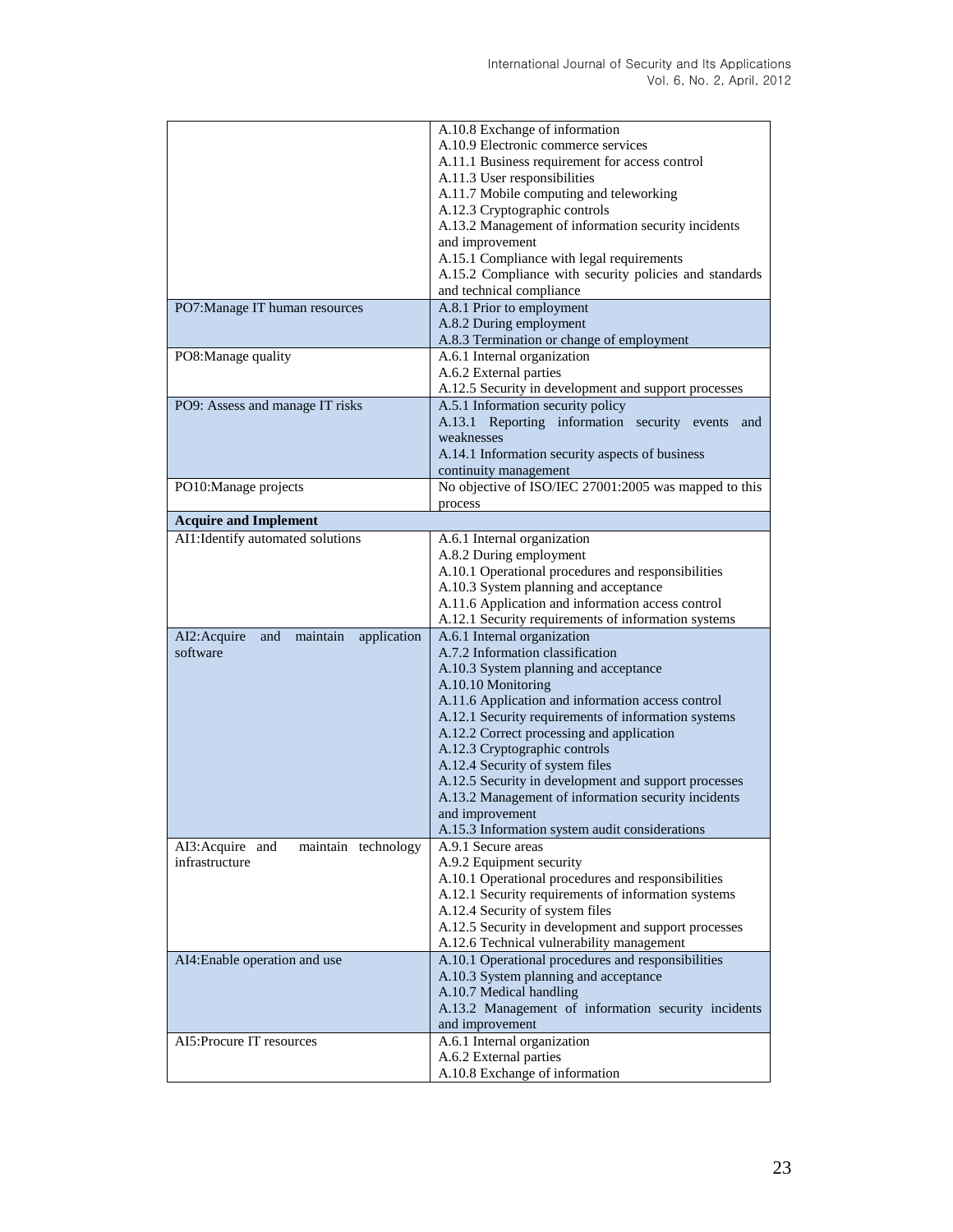|                                           | A.12.5 Security in development and support processes                           |
|-------------------------------------------|--------------------------------------------------------------------------------|
| AI6: Manage changes                       | A.10.1 Operational procedures and responsibilities                             |
|                                           | A.11.5 Operating system access control                                         |
|                                           | A.12.5 Security in development and support processes                           |
|                                           | A.12.6 Technical vulnerability management                                      |
| AI7:Install and accredit solutions<br>and | A.6.1 Internal organization                                                    |
| changes                                   | A.8.2 During employment                                                        |
|                                           | A.9.1 Secure areas                                                             |
|                                           | A.10.1 Operational procedures and responsibilities                             |
|                                           | A.10.3 System planning and acceptance                                          |
|                                           | A.12.4 Security of system files                                                |
|                                           | A.12.5 Security in development and support processes                           |
| <b>Deliver and Support</b>                |                                                                                |
| DS1:Define and manage service levels      | A.10.2 Third party service delivery management                                 |
| DS2:Manage third-party services           | A.6.2 External parties                                                         |
|                                           | A.8.1 Prior to employment                                                      |
|                                           | A.10.2 Third party service delivery management                                 |
|                                           | A.10.8 Exchange of information                                                 |
|                                           | A.12.4 Security of system files                                                |
|                                           | A.12.5 Security in development and support processes                           |
|                                           | A.15.1 Compliance with legal requirements                                      |
| DS3:Manage performance and capacity       | A.10.3 System planning and acceptance                                          |
| DS4: Ensure continuous service            | A.6.1 Internal organization                                                    |
|                                           | A.10.5 Back-up                                                                 |
|                                           | A.14.1 Information security aspects of business                                |
|                                           | continuity management                                                          |
| DS5: Ensure systems security              | A.5.1 Information security policy                                              |
|                                           | A.6.1 Internal organization                                                    |
|                                           | A.6.2 External parties                                                         |
|                                           | A.8.1 Prior to employment                                                      |
|                                           | A.8.2 During employment                                                        |
|                                           | A.8.3 Termination or change of employment                                      |
|                                           | A.9.1 Secure areas                                                             |
|                                           | A.9.2 Equipment security<br>A.10.1 Operational procedures and responsibilities |
|                                           | A.10.4 Protection against malicious and mobile code                            |
|                                           | A.10.6 Network security management                                             |
|                                           | A.10.7 Medical handling                                                        |
|                                           | A.10.8 Exchange of information                                                 |
|                                           | A.10.9 Electronic commerce services                                            |
|                                           | A.10.10 Monitoring                                                             |
|                                           | A.11.1 Business requirement for access control                                 |
|                                           | A.11.2 User access management                                                  |
|                                           | A.11.3 User responsibilities                                                   |
|                                           | A.11.4 Network access control                                                  |
|                                           | A.11.5 Operating system access control                                         |
|                                           | A.11.6 Application and information access control                              |
|                                           | A.11.7 Mobile computing and teleworking                                        |
|                                           | A.12.2 Correct processing and application                                      |
|                                           | A.12.3 Cryptographic controls                                                  |
|                                           | A.12.4 Security of system files                                                |
|                                           | A.12.6 Technical vulnerability management                                      |
|                                           | A.13.1 Reporting information security events and                               |
|                                           | weaknesses                                                                     |
|                                           | A.13.2 Management of information security incidents                            |
|                                           | and improvement                                                                |
|                                           | A.15.1 Compliance with legal requirements                                      |
|                                           | A.15.2 Compliance with security policies and standards                         |
|                                           | and technical compliance                                                       |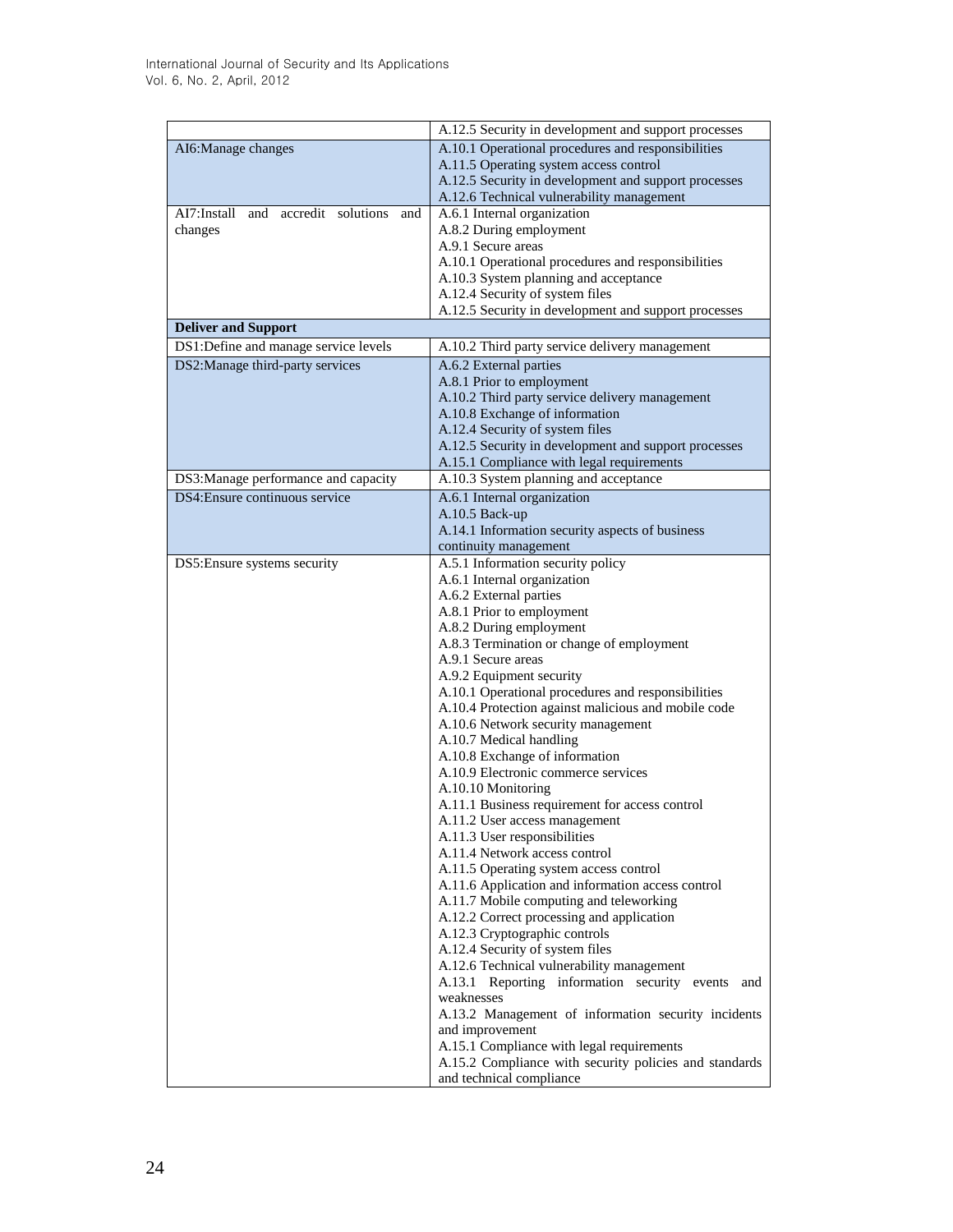|                                        | A.15.3 Information system audit considerations                                                                                                                                                                                                                                                                       |
|----------------------------------------|----------------------------------------------------------------------------------------------------------------------------------------------------------------------------------------------------------------------------------------------------------------------------------------------------------------------|
| DS6: Identify and allocate costs       | No control objective of ISO/IEC 27001:2005 was<br>mapped to this process.                                                                                                                                                                                                                                            |
| DS7: Educate and train users           | A.8.2 During employment                                                                                                                                                                                                                                                                                              |
| DS8:Manage service desk and incidents  | A.13.1 Reporting information security events<br>and<br>weaknesses<br>A.13.2 Management of information security incidents<br>and improvement<br>A.14.1 Information security<br>aspects of business<br>continuity management                                                                                           |
| DS9: Manage the configuration          | A.7.1 Responsibility for assets<br>A.7.2 Information classification<br>A.10.7 Medical handling<br>A.11.4 Network access control<br>A.12.4 Security of system files<br>A.12.5 Security in development and support processes<br>A.12.6 Technical vulnerability management<br>A.15.1 Compliance with legal requirements |
| DS10:Manage problems                   | A.13.2 Management of information security incidents<br>and improvement                                                                                                                                                                                                                                               |
| DS11:Manage data                       | A.9.2 Equipment security<br>A.10.5 Back-up<br>A.10.7 Medical handling<br>A.10.8 Exchange of information<br>A.12.4 Security of system files<br>A.15.1 Compliance with legal requirements                                                                                                                              |
| DS12:Manage the physical environment   | A.6.2 External parties<br>A.9.1 Secure areas<br>A.9.2 Equipment security                                                                                                                                                                                                                                             |
| DS13:Manage operations                 | A.9.2 Equipment security<br>A.10.1 Operational procedures and responsibilities<br>A.10.7 Medical handling                                                                                                                                                                                                            |
| <b>Monitor and Evaluate</b>            |                                                                                                                                                                                                                                                                                                                      |
| M1:Monitor and evaluate IT performance | A.10.10 Monitoring                                                                                                                                                                                                                                                                                                   |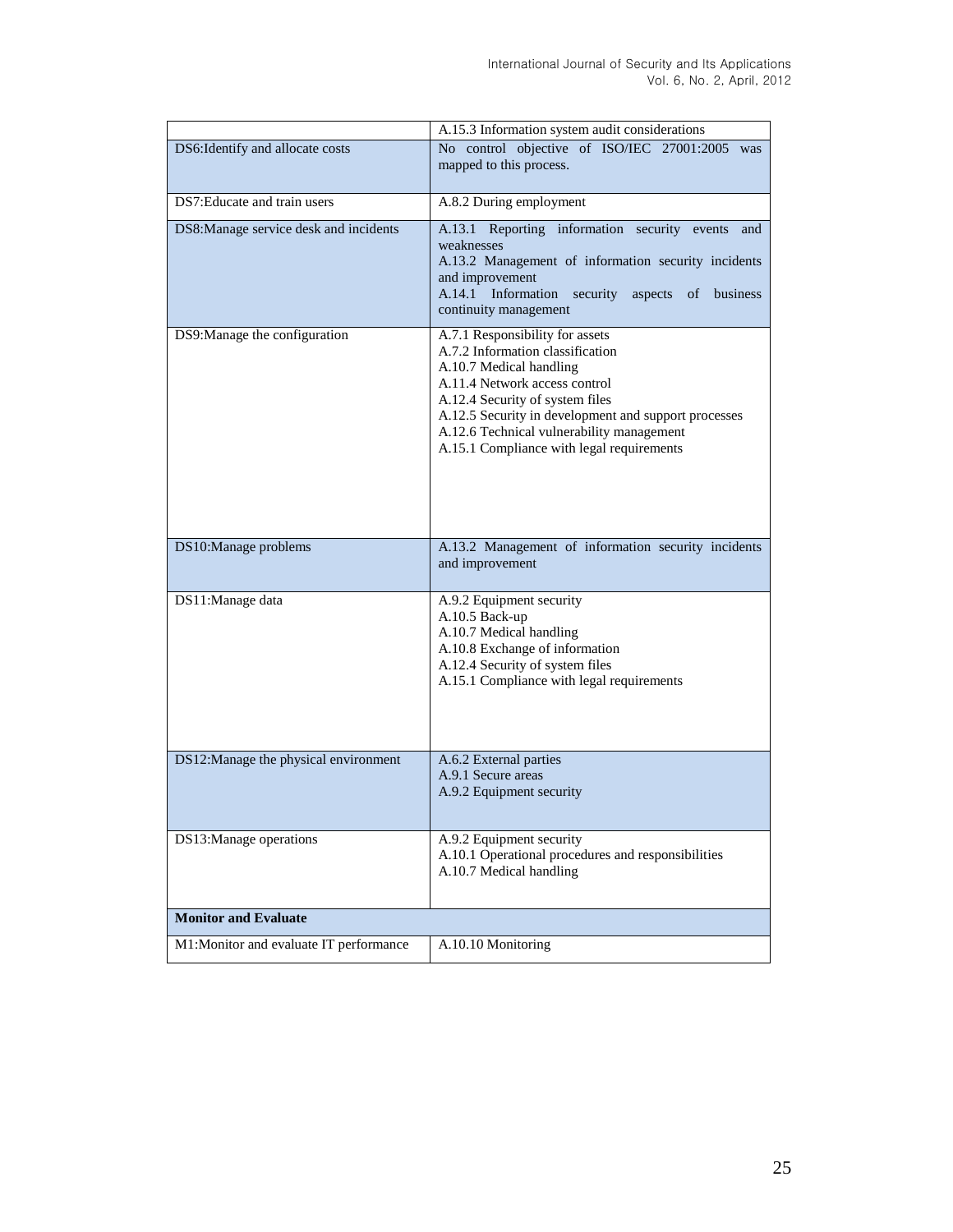| ME2: Monitor and evaluate internal control | A.5.1 Information security policy<br>A.6.1 Internal organization<br>A.6.2 External parties<br>A.10.2 Third party service delivery management<br>A.10.10 Monitoring<br>A.15.2 Compliance with security policies and standards<br>and technical compliance<br>A.15.3 Information system audit considerations |
|--------------------------------------------|------------------------------------------------------------------------------------------------------------------------------------------------------------------------------------------------------------------------------------------------------------------------------------------------------------|
| ME3: Ensure regulatory compliance          | A.6.1 Internal organization<br>A.15.1 Compliance with legal requirements<br>A.15.2 Compliance with security policies and standards<br>and technical compliance                                                                                                                                             |
| ME4: Provide IT governance                 | A.5.1 Information security policy<br>A.6.1 Internal organization<br>A.10.10 Monitoring                                                                                                                                                                                                                     |

Here, a number of scenarios where mapping of COBIT and ISO/IEC 27001 can be very beneficial are discussed.

## **4.1 Scenario 1**

Suppose a company have been implemented an IT governance framework based on COBIT and the information security department had subsequently also based on the some COBIT processes. The information security department now decides to use ISO/IEC 27001. Using the mapping approach, the information security department can work easily with other department like risk management department and audit department. The benefit of the mapping approach is that the information security department does not have to change anything and can easily determine which of the ISO/IEC 27001 objectives have been implemented through the use of COBIT, and which must still be given attention.

## **4.2 Scenario 2**

Suppose the information security department of a company uses ISO 27001 as information security management guideline and the audit department decides to use COBIT as an IT governance framework. Since information security department has addressed security controls within ISO 27001, therefore a large part of COBIT processes have been covered. Using the mapping approach, the information security department does not have to expend additional cost and can easily determine which processes from COBIT have been implemented through ISO 27001.

### **4.3 Scenario 3**

If a company implement an IT governance framework based on COBIT because of its wide coverage of information technology topics and an information security management guideline based on ISO/IEC 27001 because of its more detailed information security requirements, the company can better meet IT governance and information security management. Using the mapping, company will able to implement both frameworks without no additional cost and time and also information security department can work easily with other department like risk management department and audit department.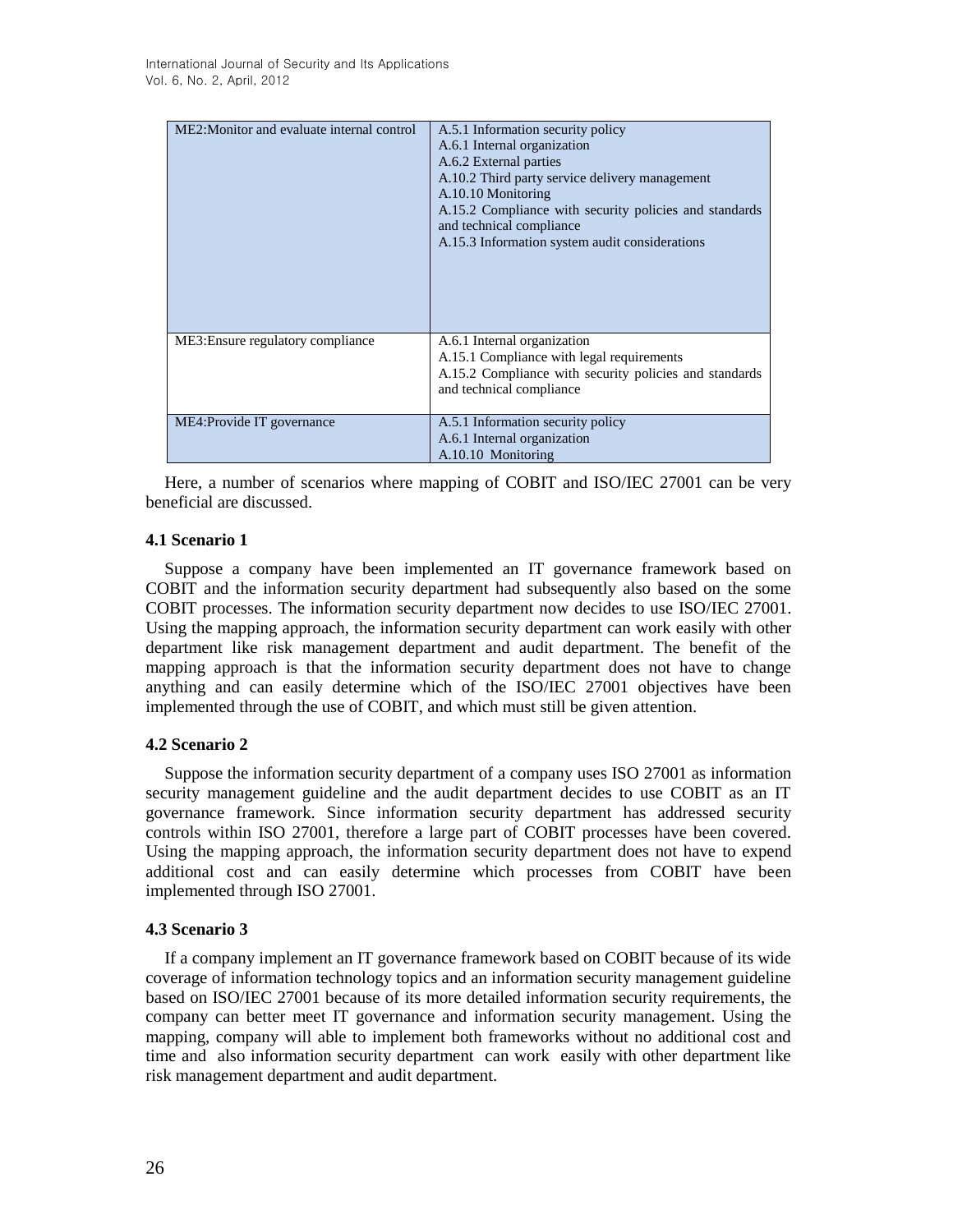## **5. Conclusion and Future Work**

Information security plays an important role in protecting the assets of an organization. As no single formula can guarantee 100% security, there is a need for a set of benchmarks or standards to help ensure an adequate level of security is attained, resources are used efficiently, and the best security practices are adopted. Systems such as COBIT and ISO/IEC 27001 can be used together as a foundation for the development of a sound information security process. For coexistence of and complementary use of COBIT and ISO/IEC 27001 as reference frameworks for information security management, mapping of COBIT processes to control objectives of ISO/IEC 27001 can be used. In this paper we described the mapping between COBIT and ISO/IEC 27001. Mapping of ISO/IEC 27001 into COBIT processes enables the organization to lower the overall cost of maintaining acceptable security levels, effectively manage risks and reduce overall risk levels. Moreover, the use of the mapping will also reduce confusion and deviations that exist between IT and Audit. For future work, we plan to design a comprehensive and cost effective framework for organizations usage for balancing establishment of ISO/IEC 27001 and COBIT processes.

## **References**

- [1] M. M. Eloff and S. H. von Solms, "Information Security Management: A Hierarchical Framework for Various Approaches", J Computers & Security, Vol. 19, **(2000)**, pp.243-256.
- [2] T. Pereira and H. Santos, "A Security Audit Framework to Manage Information System Security. [Communications in Computer and Information Science"](http://www.springerlink.com/content/1865-0929/), Vol. 92, **(2010)**, pp. 9-18.
- [3] K. L.,Thomson and R. von Solms, "Information security obedience: a definition", J Computers & Security, Vol. 24, **(2005)**, pp. 69-75.
- [4] ISO/IEC 27001: 2005, "Information technology- Security techniques Information security management systems- requirements," ISO Office, Published in Switzerland **(2005)**.
- [5] J. Heasuk, K. Seungjo and W. Dongho, "A Study on Comparative Analysis of the Information Security Management Systems", [Lecture Notes in Computer Science,](http://www.springerlink.com/content/0302-9743/) Vol. 6019, **(2010)**, pp. 510-519.
- [6] A. Nakrem, "Managing Information Security in Organizations, A Case Study", Master thesis in information systems, **(2007)**, Institute of information science, department of economy and social studies HIA.
- [7] N. Deysel, "A model for information security control audit for amall to mid-sized organizations", Masters thesis in Business Information Systems in the Faculty of Engineering, the Built Environment and Information Technology at the Nelson Mandela Metropolitan University, **(2009)** January.
- [8] IT Governance Institute (ITGI), "COBIT in Academia", **(2004)**, United States of America.
- [9] Sh. Sahibudin, M. Sharifi and M. Ayat, "Combining ITIL, COBIT and ISO/IEC 27002 in Order to Design a Comprehensive IT Framework in Organizations", Proceeding of Second Asia International Conference on Modelling & Simulation (AICSM 08), IEEE, **(2008)**, pp. 749 – 753.
- [10] [IT Governance Institute](http://www.google.com/search?hl=en&tbo=1&biw=1017&bih=421&tbm=bks&tbm=bks&q=inauthor:%22IT+Governance+Institute%22&sa=X&ei=Zd42TqqkKIPHsga4v_C4Ag&ved=0CCkQ9Ag) (ITGI), "COBIT Mapping: Mapping of ISO/IEC 17799:2000 with COBIT", 2<sup>nd</sup> Edition, Printed in the United States of America ,United States of America, **(2000)**.
- [11] S. J. Hussain and M. S. Siddiqui, "Quantified Model of COBIT for Corporate IT Governance", Proceeding of First International Conference on Information and Communication Technologies, **(2005)**. ICICT 2005, pp.  $158 - 163.$
- [12] IT Governance Institute (ITGI), "COBIT Security Baseline. An Information Security Survival Kit", Rolling Meadows: Author. Retrieved **(2008)** June 30, from http://www.isaca.org.
- [13] W. Boehmer, "Appraisal of the effectiveness and efficiency of an Information Security Management System based on ISO 27001", Proceeding of Second International Conference on Emerging Security Information, Systems and Technologies, **(2008)**, pp. 224-31.
- [14]A. Tsohou, S. Kokolakis, C. Lambrinoudakis and S. Gritzalis, "Information Systems Security Management: A Review and a Classification of the ISO Standards", [Next Generation Society, Vol.26, Technological and](http://www.springerlink.com/content/978-3-642-11629-2/)  Legal [Issues,](http://www.springerlink.com/content/978-3-642-11629-2/) Part 6, **(2010)**, pp. 220-235.
- [15] E. Humphreys, "Information security management standards: Compliance, governance and risk management", J Information Security Technical Report, Vol.13, No. 4, **(2008)**, pp. 247-55.